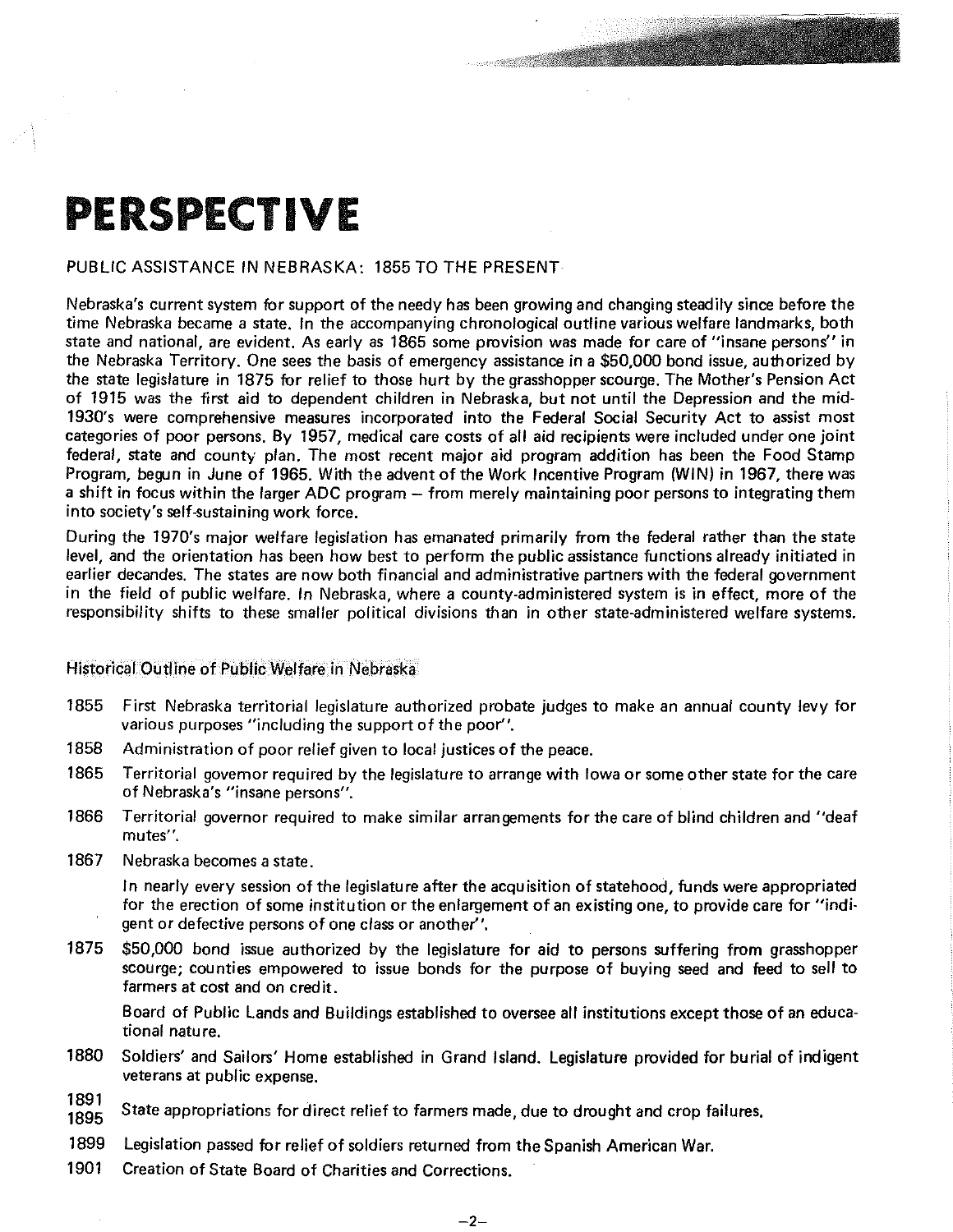1905 Orthopedic Hospital established in Lincoln.

Regulations for boarding and maternity homes enacted.

- 1913 Board of Control created to replace the Board of Public Lands and Buildings.
- 1915 First Mothers' Pension Act Adopted.
- 1917 Counties required to provide for blind relief.
- 1919 State Department of Public Welfare established to encompass the Bureau of Child Welfare and absorb the duties of the Board of Charities and Corrections, Department of Health, and the Bureau of Pardons and Paroles. Responsibility for the racing commission and for the licensing of boxing also placed under this Department.
- 1931 Department of Public Welfare abolished, leaving Bureau of Child Welfare in an undefined status.
- 1933 Bureau of Child Welfare given independent status under the Governor.

In an attempt to meet the problems of the Great Depression, the Legislature provided that revenue derived from inheritance taxes be used solely to aid the poor. It also adopted an Old-Age Pension Act administered by the counties and supported by a 50-cent poll tax on all persons between the ages of 21 and 50.

Counties authorized to levy up to one mill for relief of the unemployed and indigent.

Purchase and distribution of surplus commodities authorized by federal Second Emergency Relief Act. Nebraska began participating in this program.

1935 Federal Social Security Act passed by Congress.

In November, meeting in special session, the Legislature established three programs of assistance, in order to take advantage of federal grants-in-aid under the Social Security Act. The three programs were Old-Age Assistance, Blind Assistance, and Aid to Dependent Children. Administration of programs was by counties, with supervision by the newly created State Assistance Board. Programs were financed by the state and federal governments. Ceilings on payments were originally limited to \$30 a month for Old Age Assistance and Blind Assistance, and up to \$18.00 a month for a mother and one child, plus a maximum of \$12.00 for each additional child for Aid to Dependent Children.

1937 Services to Crippled Children Program adopted to provide health services to crippled children, in compliance with the Social Security Act.

State Department of Assistance and Child Welfare established under the Board of Control. Department responsibilities included supervision of categorical assistance programs, Bureau of Child Welfare, and commodity distribution, as well as emergency Depression era programs such as Civilian Conservation Corps and Works Progress Administration.

- 1939 Merit System of personnel for Welfare employees instituted in order to comply with requirements of the Social Security Act.
- 1946 Medical care program established for recipients of old Age and Blind Assistance, whereby amounts exceeding assistance payment ceilings to be paid.
- 1947 Medical care program amended to require counties to pay 25% of cost of medical care for Old Age and Blind Assistance recipients for amounts exceeding assistance payment ceilings. For medical care for ADC recipients, counties were required to pay 25% of the portion of costs which exceeded twice the contribution made by the federal government.
- 1953 State Department of Assistance and Child Welfare changed to State Division of Public Welfare, consisting of the State Board of Public Welfare (made up of the members of the Board of Control), State Director, and employees.
- 1954 Laws concerning medical costs of welfare recipients passed in 1946 and 1947 repealed. Costs of medical care which could not be included under the statuatory ceiling of the assistance payment were to be met from county funds.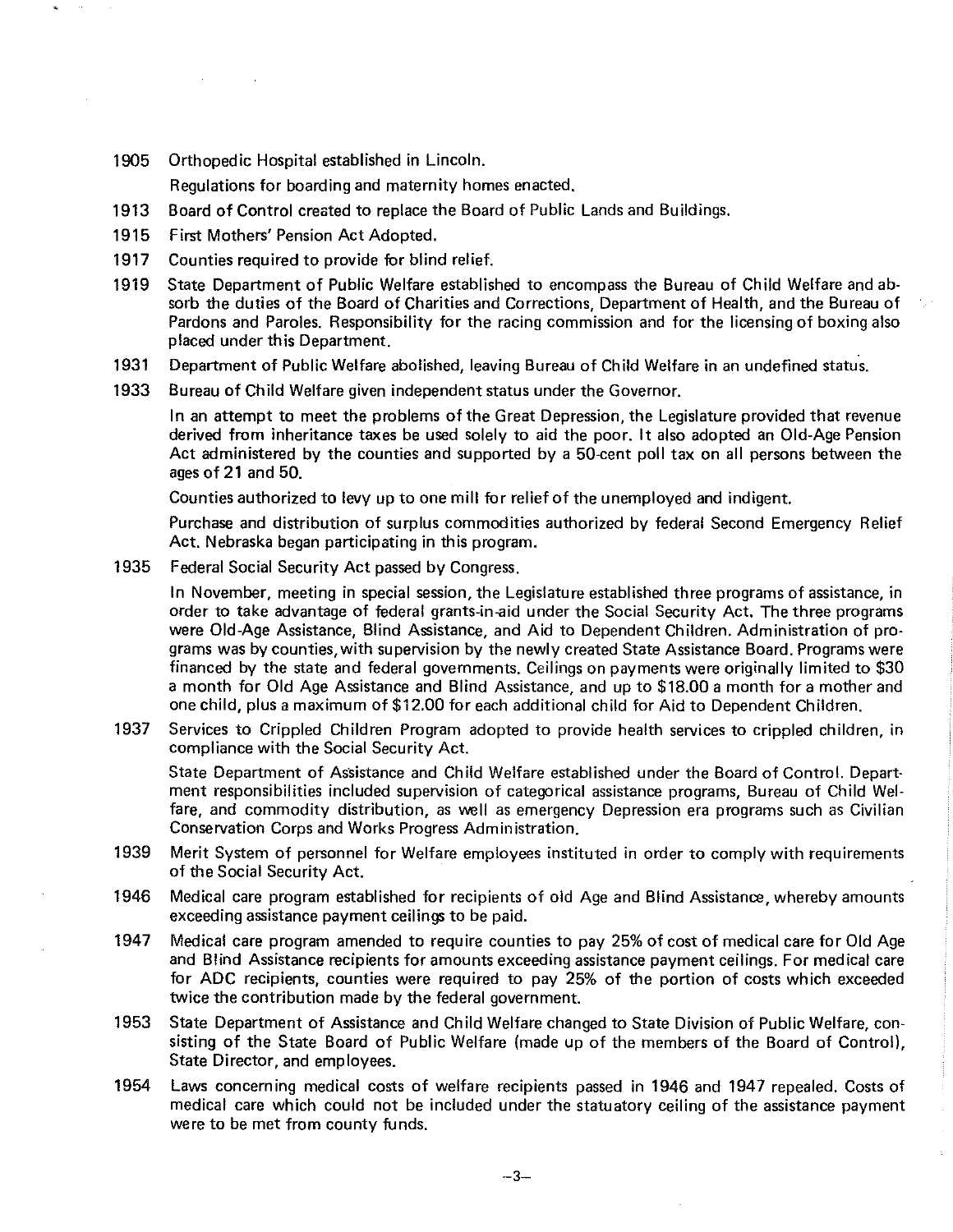1955 Fourth categorical program, Aid to the Disabled, established to provide assistance to needy persons between the ages of 18 and 65 who were permanently and totally disabled.

- 1957 New overceiling medical program established. It provided for federal, state, and county financial participation in the costs of hospitalization and nursing home care for Old Age, Blind, and Disabled recipients, and for hospitalization, surgery, and dental care for ADC recipients.
- 1961 Board of Control abolished, State Department of Public Welfare established as an executive department, effective January 1, 1962.
- 1964 Sale and issuance of food coupons to low income families for the purpose of providing a more nutritious diet was authorized by the federal Food Stamp Act of 1964.
- 1965 Nebraska Food Stamp Program begun in Nebraska in June, with pilot project in Lancaster County. Single program of Aid to the Aged, Blind, and Disabled adopted, replacing three former separate

Definition of a dependent child broadened by the Legislature to include certain children placed in foster care by court action and to include children of employed parents.

- 1966 Current Medical Assistance Program (Medicaid under Title XIX of the Social Security Act) to provide medical care to recipients of all categories of assistance, as well as to persons who do not receive assistance but are medically needy. This program replaced all former medical programs.
- 1967 Work Incentive Program (WIN) established by Congress as an amendment to the Social Security Act. The program is intended to prepare appropriate ADC recipients for paid employment through a comprehensive program of work experience, education, and training, coupled with supporting social services.

Age limit for eligibility for ADC extended by the Legislature to 18 or 21 if the child was in school or training.

- 1968 Responsibility for all services rendered under Child Welfare or ADC placed under the Division of Children and Family Services within the Department of Public Welfare.
- 1969 First WIN projects started in Nebraska in Lancaster and Douglas Counties.

Legislature abolished the one year state durational residence requirement for receiving assistance.

Legislature authorized social services for former and potential recipients of ADC and AABD.

- 1973 Complete separation of the social services function from the income maintenance function became effective in all county divisions as well as in the State Department of Public Welfare.
- 1974 Payment of federal public assistance to aged persons, and blind and disabled adults taken over by the Social Security Administration through the Supplemental Security Income Program. This replaced the federal AABD program. The State AABD program remained in effect as a supplement to certain SSI recipients and to provide payments to certain adults in need of assistance but not eligible for SSI.
	- Six regional offices established by State Department of Public Welfare throughout the state to aid in supervising and monitoring the operation of the county divisions.
		- First multi-county service units established.

adult programs.

- 1975 Title XX of the Social Security Act replaced the existing social services program on October 1. It substantially changed the manner in which federal funding is spent and administered by the states. Instead of the federal government prescribing which specific services to provide to which groups, the states now decide how to allocate the funds to best meet the service needs of their particular state.
- 1976 Child Support Enforcement Program became effective statewide. The program's purpose is to locate absent parents, establish paternity of children, and collect child support payments.